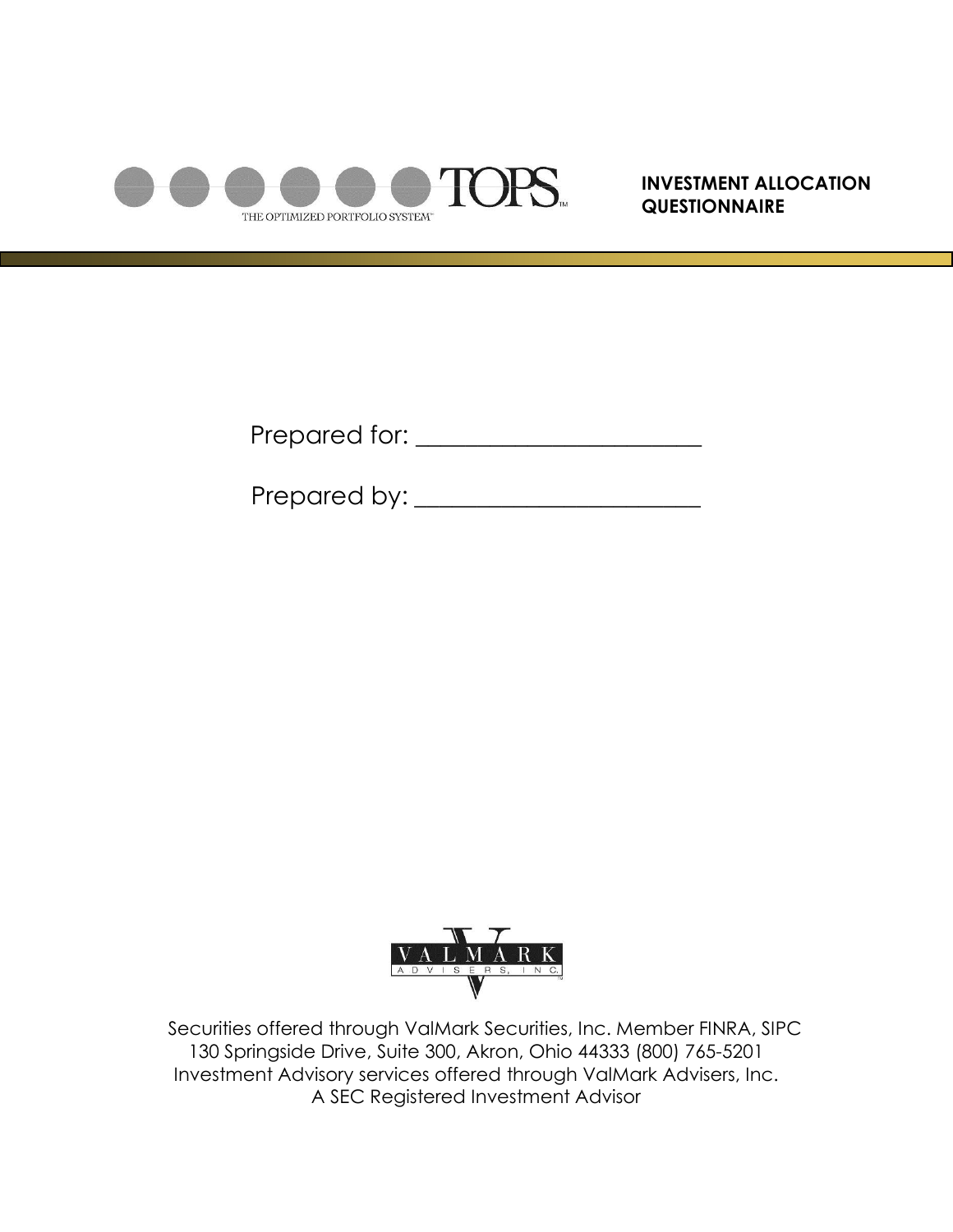

## **TOPS® Overview**

TOPS® is a goal-based asset allocation program, which seeks to provide a return that is commensurate with the risk associated with each investment portfolio. The TOPS Investment Committee has carefully crafted each portfolio ranging from Income & Growth to Aggressive Growth utilizing many principals of Modern Portfolio Theory. The portfolios of TOPS® invest, primarily, in Exchange-Traded Funds.

The TOPS® Program allows each client to select an asset allocation strategy which has the level of risk acceptable to the client. Each portfolio is designed to diversify investment assets amongst many asset classes; and to pursue a strategic asset allocation and investment strategy over a time horizon of at least five years. Financial Consultants will assist clients in assessing their financial situation, identifying their investment objectives, and determining which strategy may be suitable for their objectives.

TOPS® offers clients the ability to select from seven portfolio strategies:

**TOPS® C – Conservative**, which seeks to provide primarily income, with a focus on long term preservation of capital;

**TOPS® 1 – Income & Growth**, which seeks to provide primarily income, with growth of capital and a relatively low level of volatility;

**TOPS ® 2 – Balanced**, which seeks to provide investors with a total return in the form of growth of capital and income, while maintaining a moderate level of volatility;

**TOPS® 3 – Moderate Growth**, which seeks to provide growth of capital, where capital growth takes precedence over the reduction of volatility;

**TOPS® 4 – Growth**, which seeks to provide primarily growth of capital, at a level of risk expected to be lower than that of an investor fully invested in equity-based investment options. The Portfolio allocates some investments to bond and money market asset classes in order to diversify the Portfolio, to provide for liquidity, and to reduce Portfolio volatility.

**TOPS® 5 – Core Equity**, which seeks to provide growth of capital through investment exposure to Core Equity asset classes, and is intended to complement an existing portfolio that is primarily invested in bonds and other conservative investments. The Portfolio places greater emphasis on large cap equity investments.

**TOPS® 6 – Aggressive Growth**, which seeks to provide growth of capital through exposure to investments across multiple equity asset classes. The Aggressive Growth Portfolio is anticipated to be the riskiest of the 5 Portfolios available for investing through the TOPS® Program. Clients invested in this Portfolio should expect greater volatility and more aggressive risk return characteristics.

**\*TOPS® Custom Portfolios.** At the discretion of ValMark Advisers, Inc.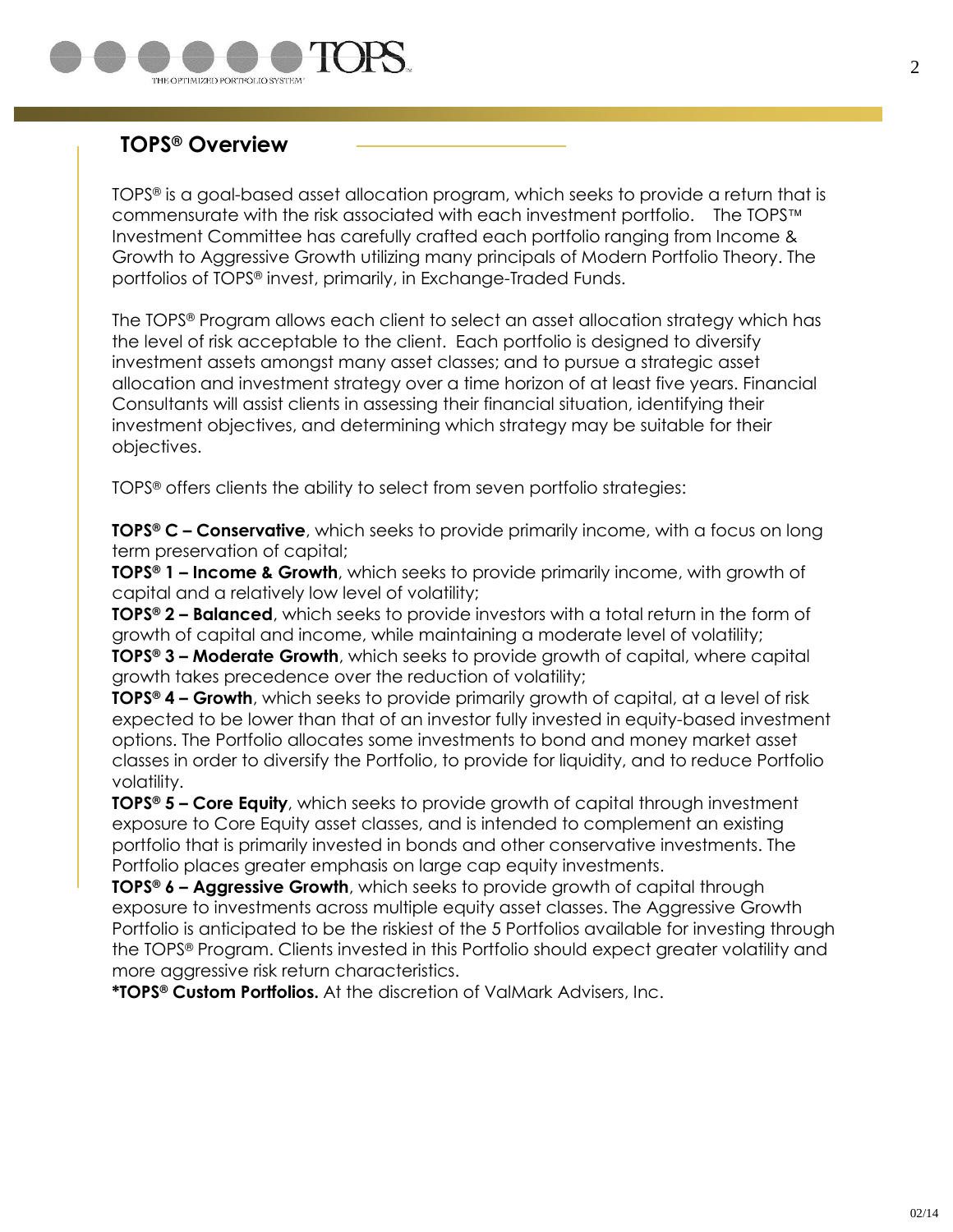

Please list the primary financial goals and objectives for this portfolio (Optional)?

## **ADDITIONAL CONCERNS OR COMMENTS:**

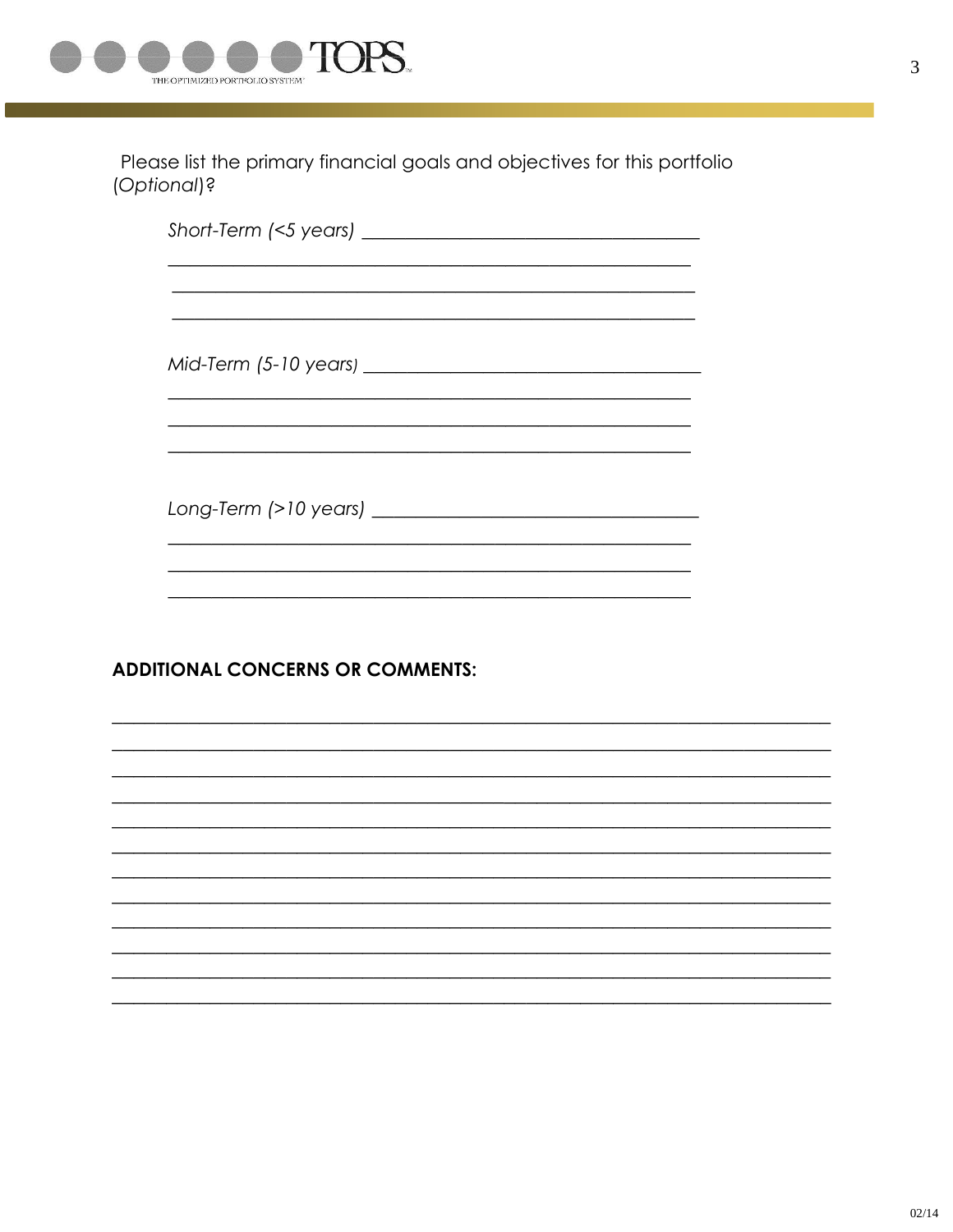

## Risk Tolerance Questionnaire

This educational questionnaire is designed to help you select the Strategic Allocation Portfolio that is best suited for you. The following questions consider your time horizon, long-term goals and attitude towards risk. Please answer each question and place the corresponding value in the box provided. After adding up the values, please refer to the scoring guide to assist in selecting a Strategic Allocation Portfolio.



|    | 1. My current age is:                                                                                                    |               |
|----|--------------------------------------------------------------------------------------------------------------------------|---------------|
|    |                                                                                                                          |               |
|    |                                                                                                                          |               |
|    |                                                                                                                          |               |
|    |                                                                                                                          |               |
|    |                                                                                                                          | <b>POINTS</b> |
|    |                                                                                                                          |               |
|    | 2. the earliest date on which I plan to withdraw money from this account is:                                             |               |
|    |                                                                                                                          |               |
| В. |                                                                                                                          |               |
|    |                                                                                                                          |               |
|    |                                                                                                                          | <b>POINTS</b> |
|    |                                                                                                                          |               |
|    |                                                                                                                          |               |
|    | 3. The answer below that best describes how I will eventually withdraw money from this account is:                       |               |
| А. |                                                                                                                          |               |
| В. |                                                                                                                          |               |
|    |                                                                                                                          |               |
|    |                                                                                                                          | <b>POINTS</b> |
|    |                                                                                                                          |               |
|    |                                                                                                                          |               |
|    | 4. The percentage of my overall investable assets that this account represents is:                                       |               |
|    |                                                                                                                          |               |
|    |                                                                                                                          |               |
|    |                                                                                                                          | <b>POINTS</b> |
|    |                                                                                                                          |               |
|    |                                                                                                                          |               |
|    | 5. My overall knowledge of investments is:                                                                               |               |
|    | A. HIGH: I have extensive experience in investing and have a broad understanding of capital markets in general  5 POINTS |               |
|    |                                                                                                                          |               |
|    | C. LOW: I have very little investment experience outside of bank savings accounts, money                                 | <b>POINTS</b> |
|    |                                                                                                                          |               |
|    |                                                                                                                          |               |
|    | 6. When thinking about my investment portfolio, I would describe myself as:                                              |               |
|    | A. Wanting my money to have as much growth potential as possible, regardless of fluctuation in account value  6 POINTS   |               |
|    | B. Wanting to maintain a balanced mix of investments with some fluctuation and growth potential  3 POINTS                |               |
|    | C. Wanting as much assurance as possible that the value of my investment portfolio savings will not go down  1 POINT     | <b>POINTS</b> |
|    |                                                                                                                          |               |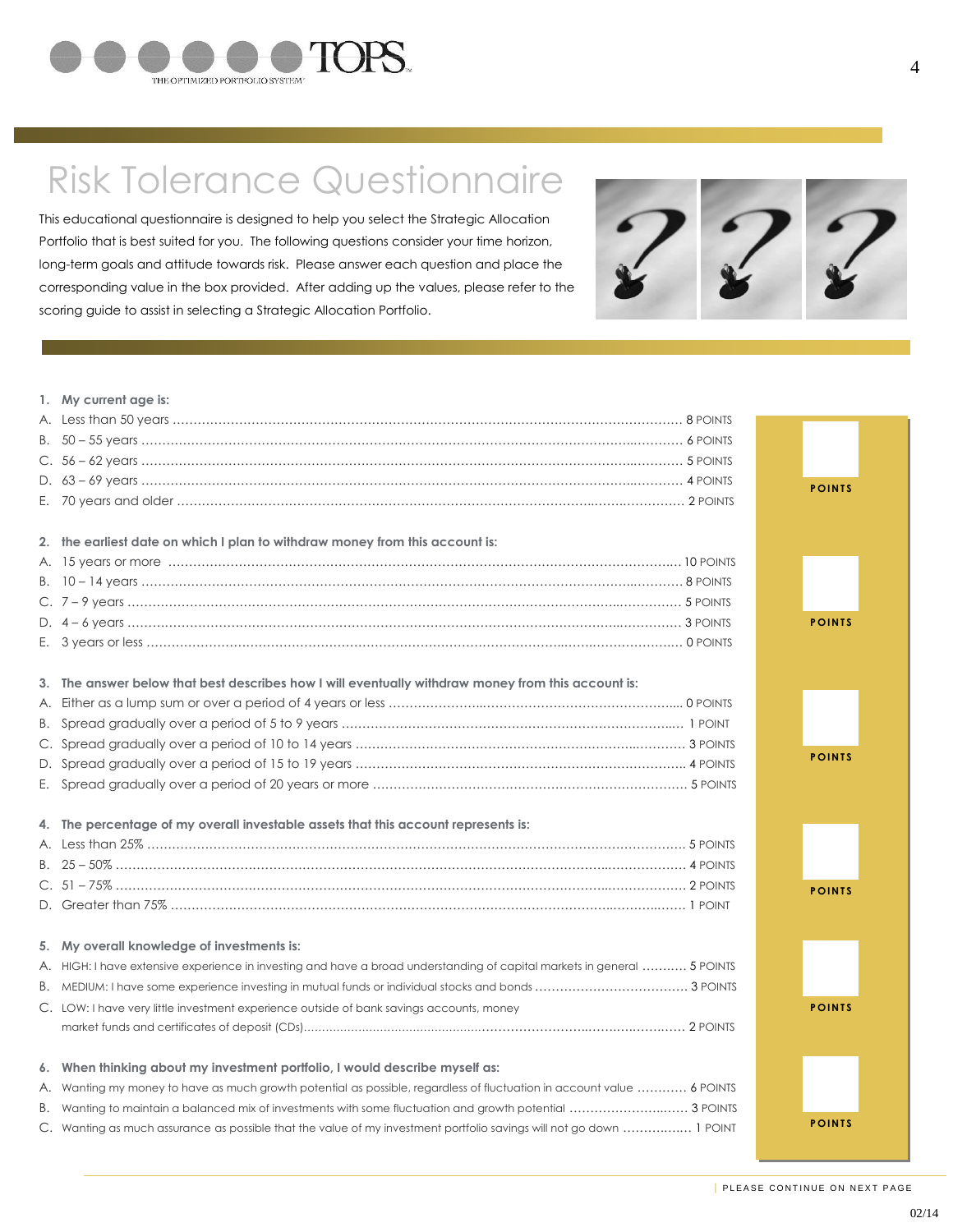

# Risk Tolerance Questionnaire



7. The following graph shows the possible outcomes (best, average and worst case scenario) of \$10,000 invested in three different portfolios over one year.



#### THESE HYPOTHETICAL PERFORMANCE EXPERIENCES DO NOT REPRESENT ACTUAL OR PREDICTED RESULTS.

| The portfolio that best represents how I would invest is:                            |  |
|--------------------------------------------------------------------------------------|--|
|                                                                                      |  |
|                                                                                      |  |
|                                                                                      |  |
|                                                                                      |  |
| 8. If the value of my portfolio decreased by 20% in one year, I would most likely:   |  |
|                                                                                      |  |
|                                                                                      |  |
| C. Be very concerned and would sell my portfolio and reinvest in a more conservative |  |

PLEASE PROCEED TO SCORING SECTION BELOW





**P O I N T S**

#### SCORING SECTION

Add up the points scored for each section and place the sum in the Total Points box at right. Use the ranges below to help determine which portfolio is appropriate. The tool is designed to place clients in an appropriate portfolio range and all portfolios close to final score should be considered for investment. Income & Growth Portfolio..................................................................................................................... 8 TO 12 POINTS Balanced Portfolio.................................................................................................................................. 13 TO 19 POINTS Moderate Growth Portfolio................................................................................................................... 20 TO 29 POINTS Growth Portfolio...................................................................................................................................... 30 TO 37 POINTS Core Equity.............................................................................................................................................. 38 TO 45 POINTS Aggressive Growth Portfolio ................................................................................................................. 46 TO 51 POINTS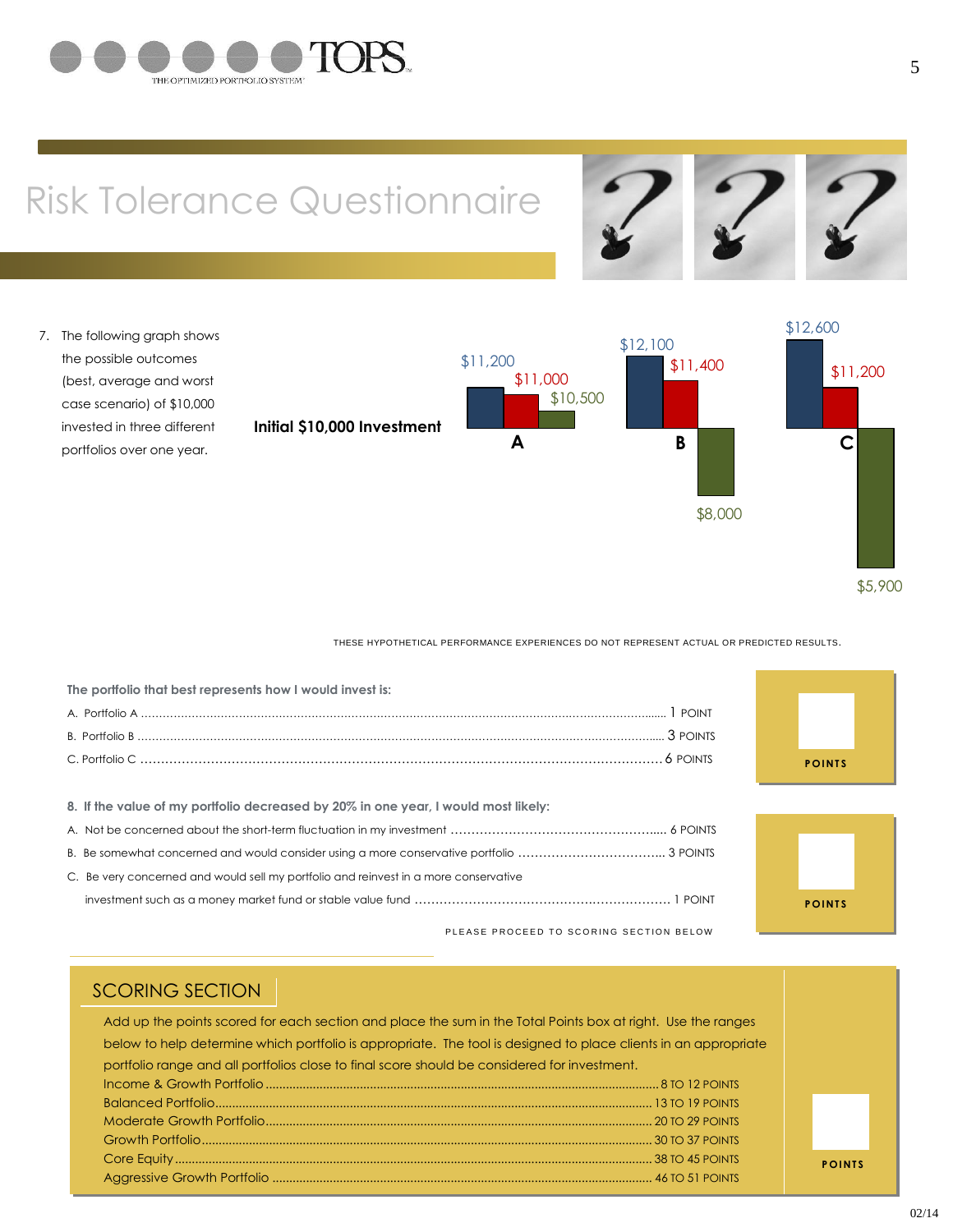